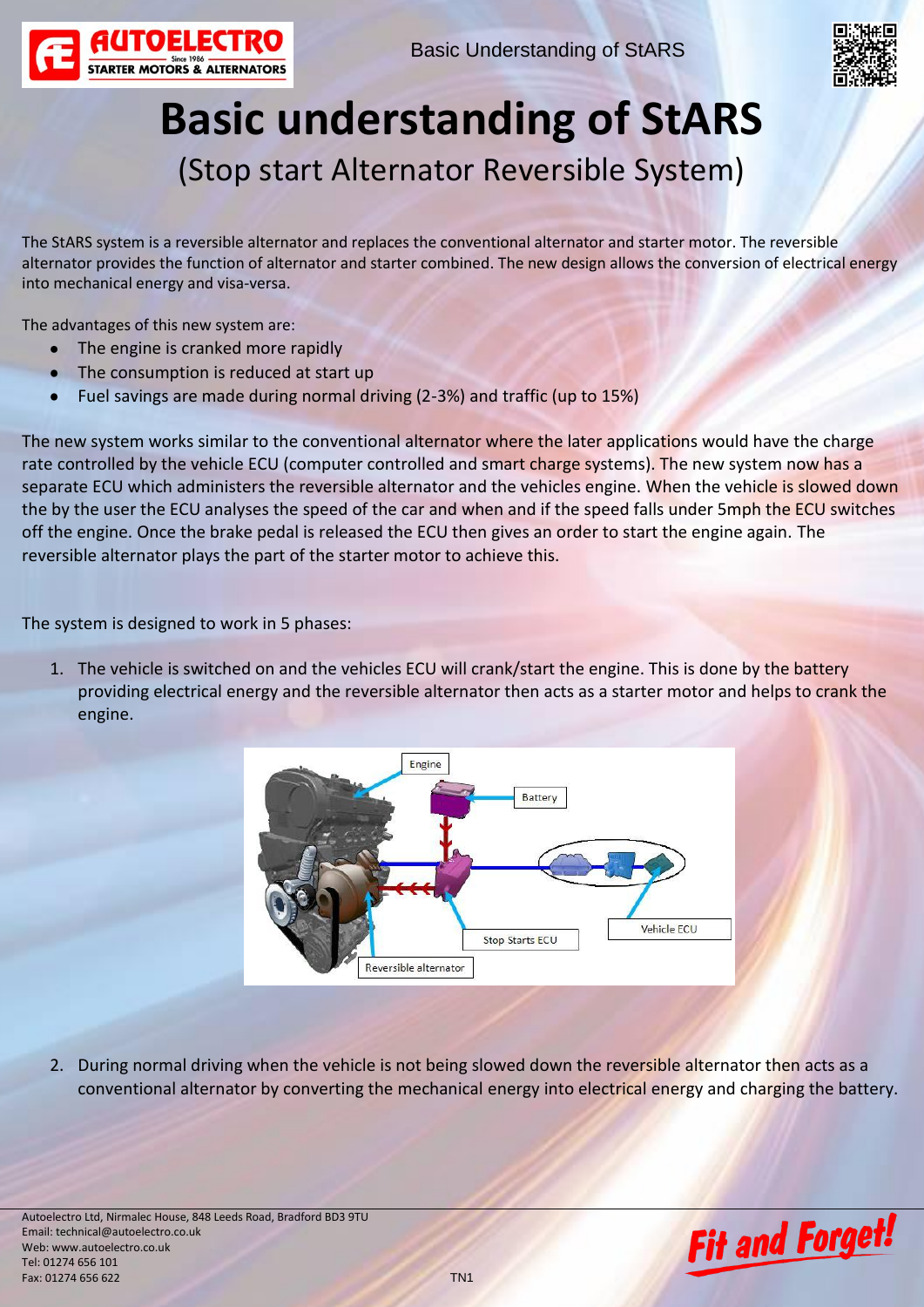

Basic Understanding of StARS





3. Once the vehicle speed has been reduced below 5mph by braking the StARS ECU gives an command to stop the engine.



4. Once the brake pedal has been released the StARS ECU then gives a command to start the engine again. The battery provides electrical energy and the reversible alternator plays the part of the starter motor and cranks then engine.



5. The vehicle is switched off and the vehicle ECU will stop the engine.

Autoelectro Ltd, Nirmalec House, 848 Leeds Road, Bradford BD3 9TU Email: technical@autoelectro.co.uk Web: www.autoelectro.co.uk Tel: 01274 656 101 Fax: 01274 656 622 TN1